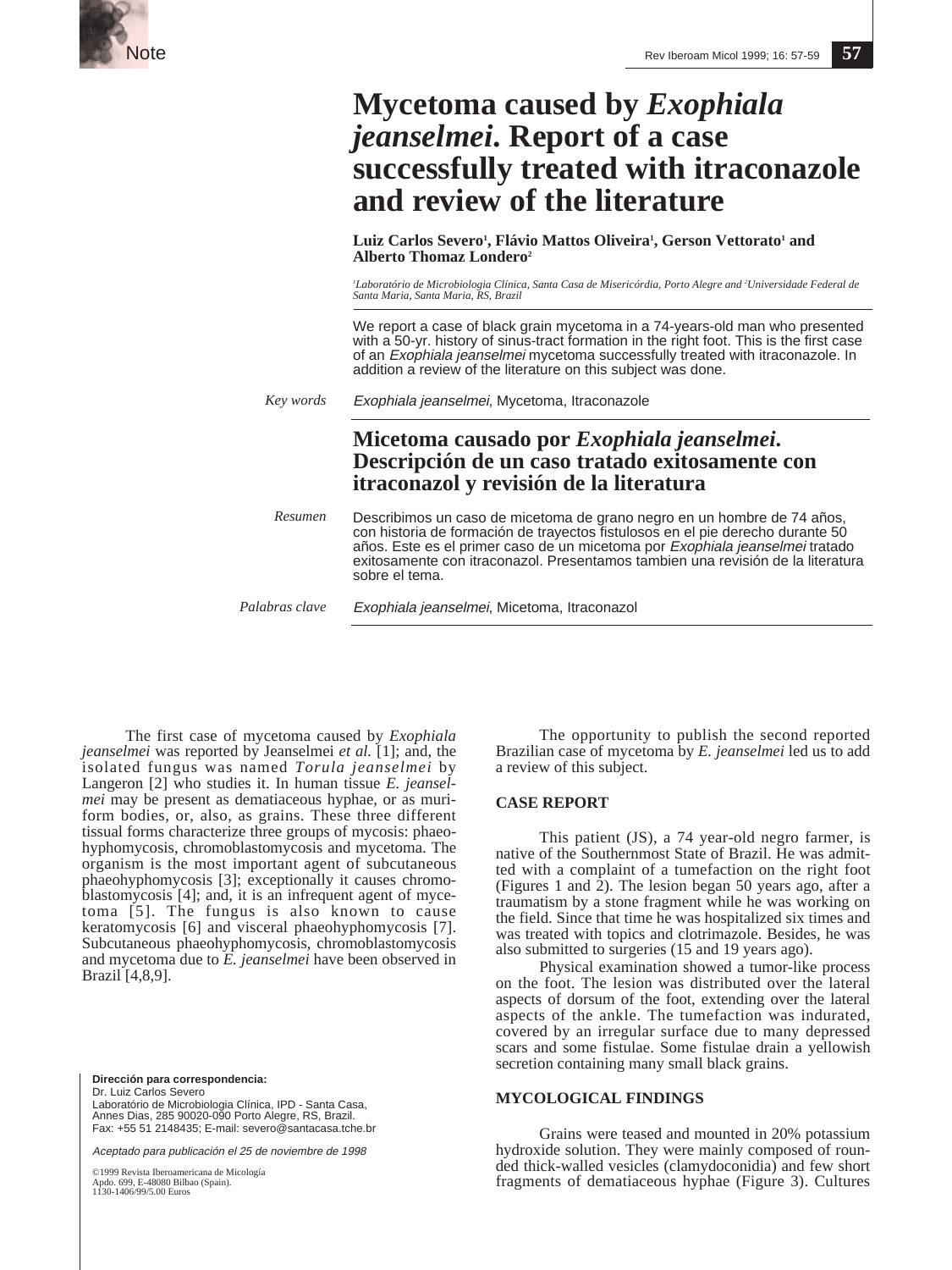

Figure 1. Tumefaction on the right foot.



Figure 4. Clinical healing, after 27 months' therapy with itraconazole.



grains.

Figure 3. Granule made up of compact brown, swollen cells. Direct examination by KOH mount (100X).



Figure 5. Geographic distribution of the reported cases of mycetoma due to E. jeanselmei.

were obtained on Sabouraud dextrose agar and incubated at 25°C. Velvety black colored colonies were obtained. Slide culture showed the rudimentary and the well developed annelophores, with many single celled annelloconidia at their apex characteristic of *E. jeanselmei*. Diagnosis of the fungus was confirmed by Dr. KJ Kwon-Chung (NIH, Bethesda, MD, USA).

## **TREATMENT**

The patient received itraconazole (200 mg every twelve hours). Fistulae were closed in four months; in one year the patient could wear closed shoes; and it was considered clinically cured after 27 months (Figure 4), but the treatment continued for six months.

### **DISCUSSION**

Fourteen cases of mycetoma caused by *E. jeanselmei* could be gathered in the literature. Patient's data, country where the mycosis was acquired and duration of the disease were shown in Table 1.

The geographic distribution of mycetomas by *E. jeanselmei* is very interesting (Figure 5). It does not occurs in African and American countries (Americas) where mycetoma are quite frequent. In Asia it is more frequently seen in countries localized in the South or

**Table 1.** Data on 14 reported cases of mycetoma due to Exophiala jeanselmei.

| Case       | Patient's   |           | Lesion            |                | Country     |
|------------|-------------|-----------|-------------------|----------------|-------------|
| No [Ref.]  | Sex         | Age (yrs) | Localization      | Duration (yrs) |             |
| $01$ [1,2] | M           | 49        | Right foot        | 3              | Martinique* |
| 02 [19]    | M           | 67        | Right hand        | 2              | <b>USA</b>  |
| 03 [10]    | M           | 35        | Right ankle       | 8              | Korea       |
| 04 [12]    | MMiddle age |           | Right ankle       | 30             | Pakistan ** |
| 05 [14]    | M           | 49        | Right foot        | ?              | India       |
| 06 [14]    | M           | 28        | Left thigh        | ?              | India       |
| 07 [13]    | M           | 35        | Right foot        | 1              | Philippines |
| 08 [25]    | F           | 39        | Right foot        | 5              | Paraguay*** |
| 09 [17]    | F           | 19        | Left index finger | 5              | Thailand    |
| 10 [15]    | M           | 65        | Right foot        | 15             | Bangladesh  |
| 11 [26]    | M           | 53        | Right ankle       | 10             | Jamaica **  |
| 12 [11]    | M           | 35        | Left foot         | 8              | India       |
| 13[8]      | M           | 49        | Left foot         | ?              | Brazil (PR) |
| $14***$    | M           | 74        | Right foot        | 50             | Brazil (RS) |

The case reported by Neumeister *et al.* [7] was not quoted because they described a botriomycosis cau-<br>sed by *Mycobacterium chaelone* associated with phaeohyphomycosis by *E. jeanselmei.*